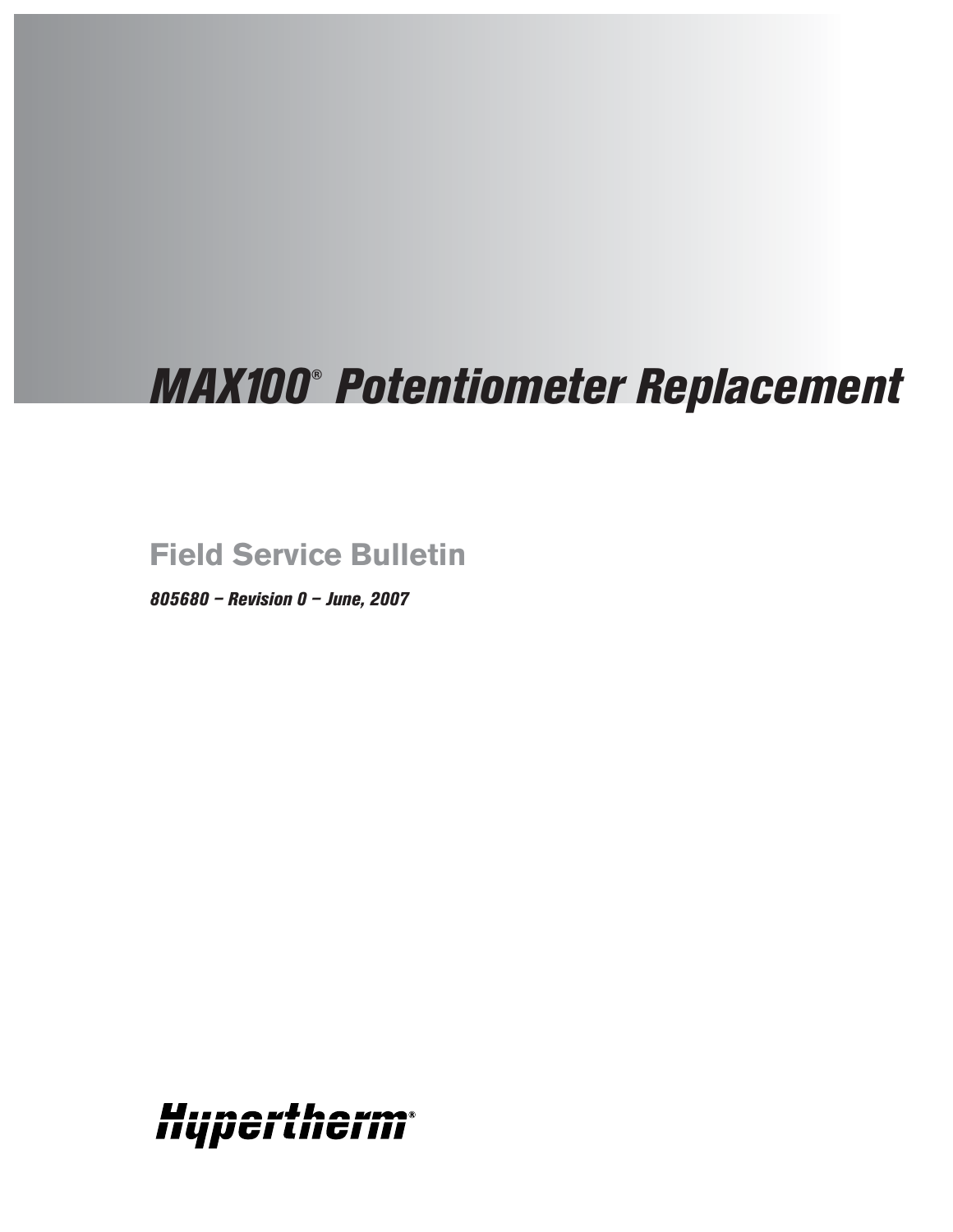

#### **Introduction**

**Purpose**

#### **Tools and materials needed**

#2 Phillips screwdriver Allen wrench, 1/16 in Soldering iron and solder

#### **Kit contents**

#### **Kit 228213**

| <b>Part number</b> | <b>Description</b> | Qtv |
|--------------------|--------------------|-----|
| 009483             | POT:1K-OHM 1W      |     |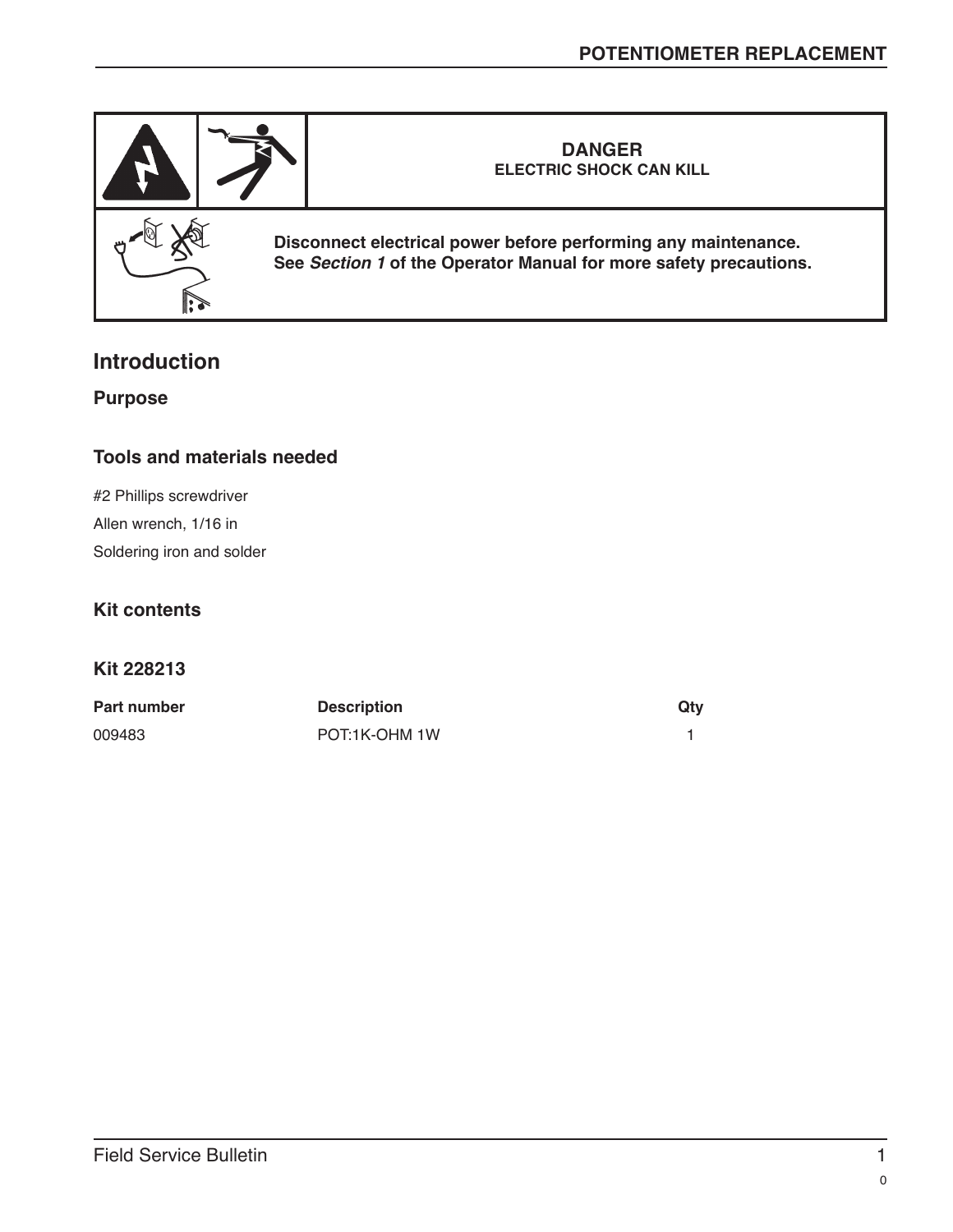### **Replace the potentiometer**

- 1. With the electrical power and gas supply disconnected, remove the 4 screws from the top of the MAX100 and lift off the top panel.
- 2. Use an allen wrench to loosen the 2 set screws on the amperage knob on the front panel and remove the knob.
- 3. Remove the nut and washer from the amperage knob post
- 4. Remove the 2 retaining screws from the control panel.
- 5. Flip up the control panel up so that you have access to the connections on the inside. To avoid damaging the connections, do not attempt to pull it away from the power supply. From the inside, pull the old potentiometer out of the control panel.



- 5. Cut the red, yellow, and black wires as close to the potentiometer as possible.
- 6. There are two possible potentiometer replacements for the MAX100.
	- A. If the top of the potentiometer is blue, insert the post through the hole in the front panel, make sure that the pins are pointing towards the wires as shown below, and then tighten the nut and washer onto the post.
	- B. If the top is white, slide the metal bracket over the post of the potentiometer, then insert the post through the hole in the front panel. Make sure the tab on the bracket rests in the slot in the front panel and that the pins are pointing towards the wires as shown below. Tighten the nut and washer onto the post.

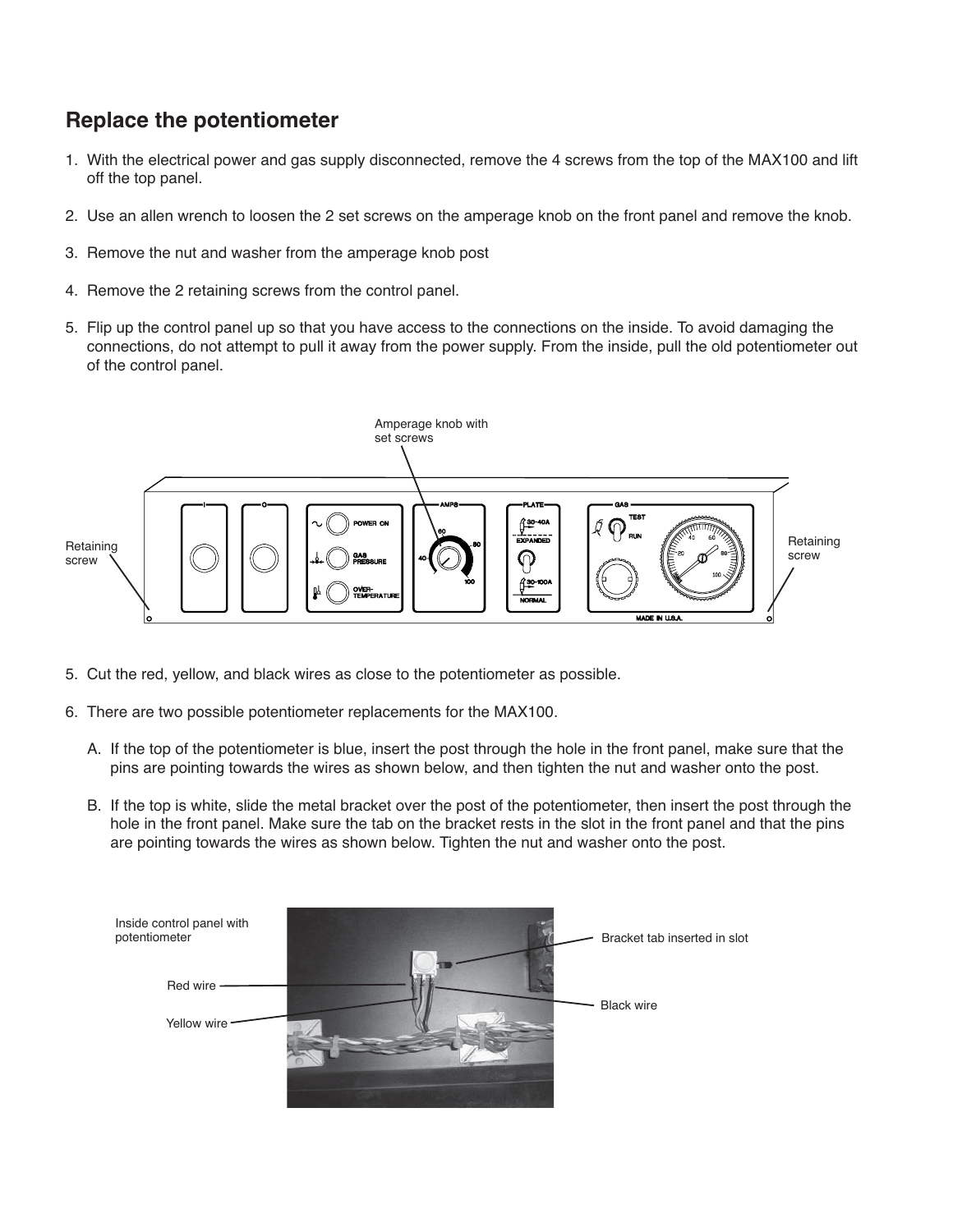- 7. Attach the red, yellow, and black wires to the potentiometer pins in that order from left to right. Feed the red wire through the hole in the pin on the left side of the potentiometer. Loop the end of the wire back and solder it in place. If there is not enough wire exposed, strip off some of the plastic coating. Repeat this process with the yellow and black wires.
- 8. On the outside of the control panel, turn the potentiometer post all the way to the right. Push the amperage knob onto the potentiometer post. Make sure that the white line points to 100 amps.
- 9. When the alignment is correct, tighten the set screws.
- 10. Reposition the control panel and use the 2 screws to fasten it into place.
- 11. Replace the top panel.
- 12. Reconnect the gas supply and the electrical power.